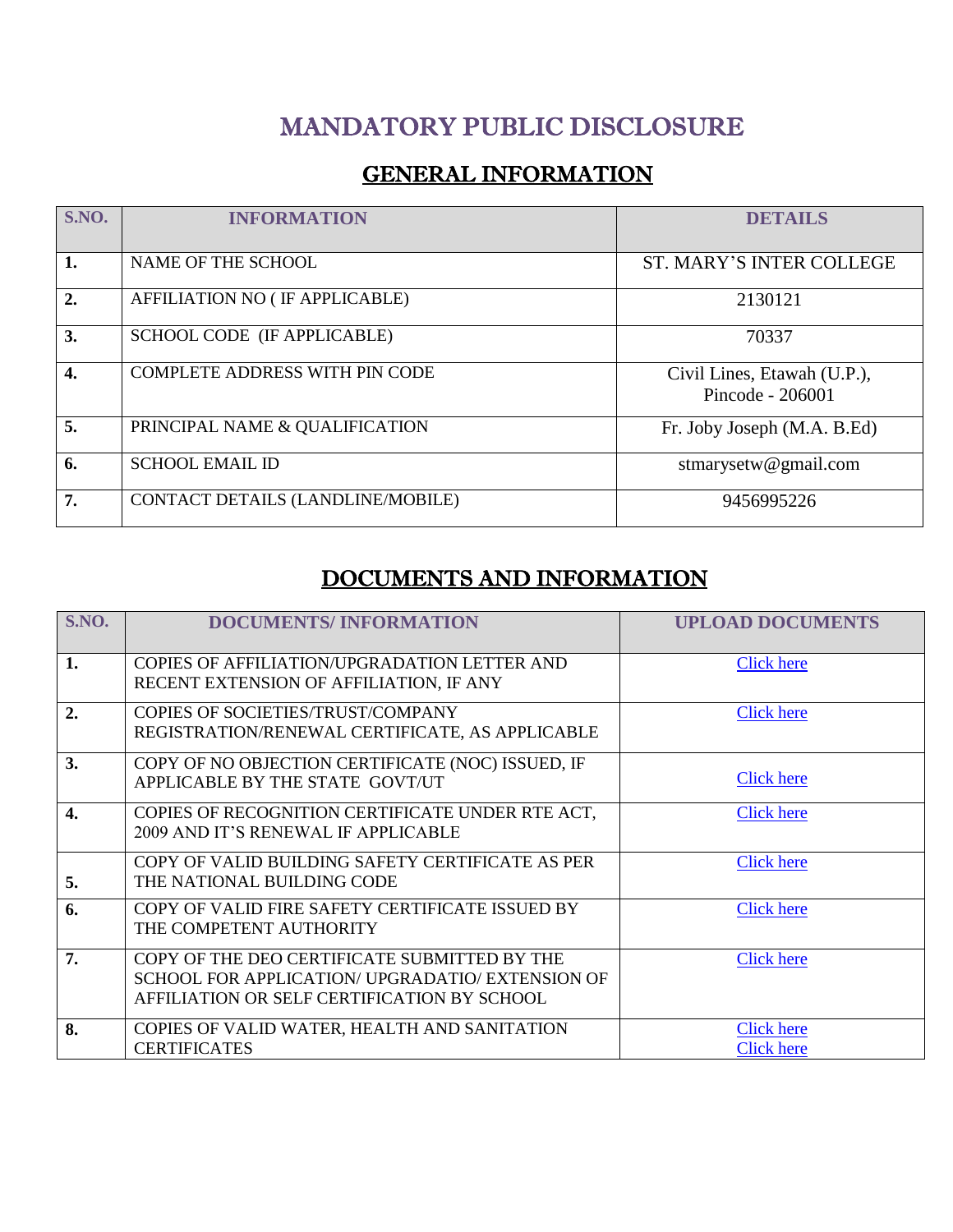### RESULT AND ACADEMICS

| <b>S. NO.</b> | <b>DOCUMENTS/INFORMATION</b>               | <b>UPLOAD DOCUMENTS</b> |
|---------------|--------------------------------------------|-------------------------|
|               | FEE STRUCTURE OF THE SCHOOL                | <b>Click here</b>       |
|               | ANNUAL ACADEMIC CALENDER                   | Click here              |
|               | LIST OF SCHOOL MANAGEMENT COMMITTEE        | <b>Click here</b>       |
|               | (SMC)                                      |                         |
|               | LIST OF PARENTS TEACHERS ASSOCIATION (PTA) | <b>Click here</b>       |
|               | <b>MEMBERS</b>                             |                         |

#### RESULT CLASS – X

| <b>S. NO.</b> | <b>YEAR</b> | <b>NO. OF REGISTERED</b><br><b>STUDENTS</b> | <b>NO. OF STUDENTS</b><br><b>PASSED</b> | <b>PASS</b><br><b>PERCENTAGE</b> | <b>REMARKS</b> |
|---------------|-------------|---------------------------------------------|-----------------------------------------|----------------------------------|----------------|
| . .           | 2018        | 317                                         |                                         | 98%                              |                |
| "             | 2019        | 296                                         | 296                                     | 100%                             |                |
| J.            | 2020        | 319                                         | 316                                     | 99%                              |                |

#### RESULT CLASS – XII

| <b>S. NO.</b> | YEAR | <b>NO. OF REGISTERED</b><br><b>STUDENTS</b> | <b>NO. OF STUDENTS</b><br><b>PASSED</b> | <b>PASS</b><br><b>PERCENTAGE</b> | <b>REMARKS</b> |
|---------------|------|---------------------------------------------|-----------------------------------------|----------------------------------|----------------|
|               | 2018 | 206                                         | 195                                     | 91%                              |                |
| ∸∙            | 2019 | 177                                         | 173                                     | 97.7%                            |                |
| J.            | 2020 | 201                                         | 187                                     | 93%                              |                |

# STAFF (TEACHING)

| <b>S. NO.</b> | <b>INFORMATION</b>                        | <b>DETAILS</b>          |
|---------------|-------------------------------------------|-------------------------|
| 1.            | <b>PRINCIPAL</b>                          |                         |
| 2.            | TOTAL NO. OF TEACHERS                     | 157                     |
|               | PGT<br>$\bigcirc$                         | 19                      |
|               | TGT<br>$\cap$                             | 63                      |
|               | PRT<br>$\bigcirc$                         | 75                      |
| 3.            | <b>TEACHERS SECTION RATIO</b>             | 1.5                     |
| 4.            | DETAILS OF SPECIAL EDUCATOR               | FR. ROSHAN (8848986260) |
| 5.            | DETAILS OF COUNSELLOR AND WELNESS TEACHER | SR. NAVYA ELZAMMA       |
|               |                                           | THOMAS (9639771837)     |